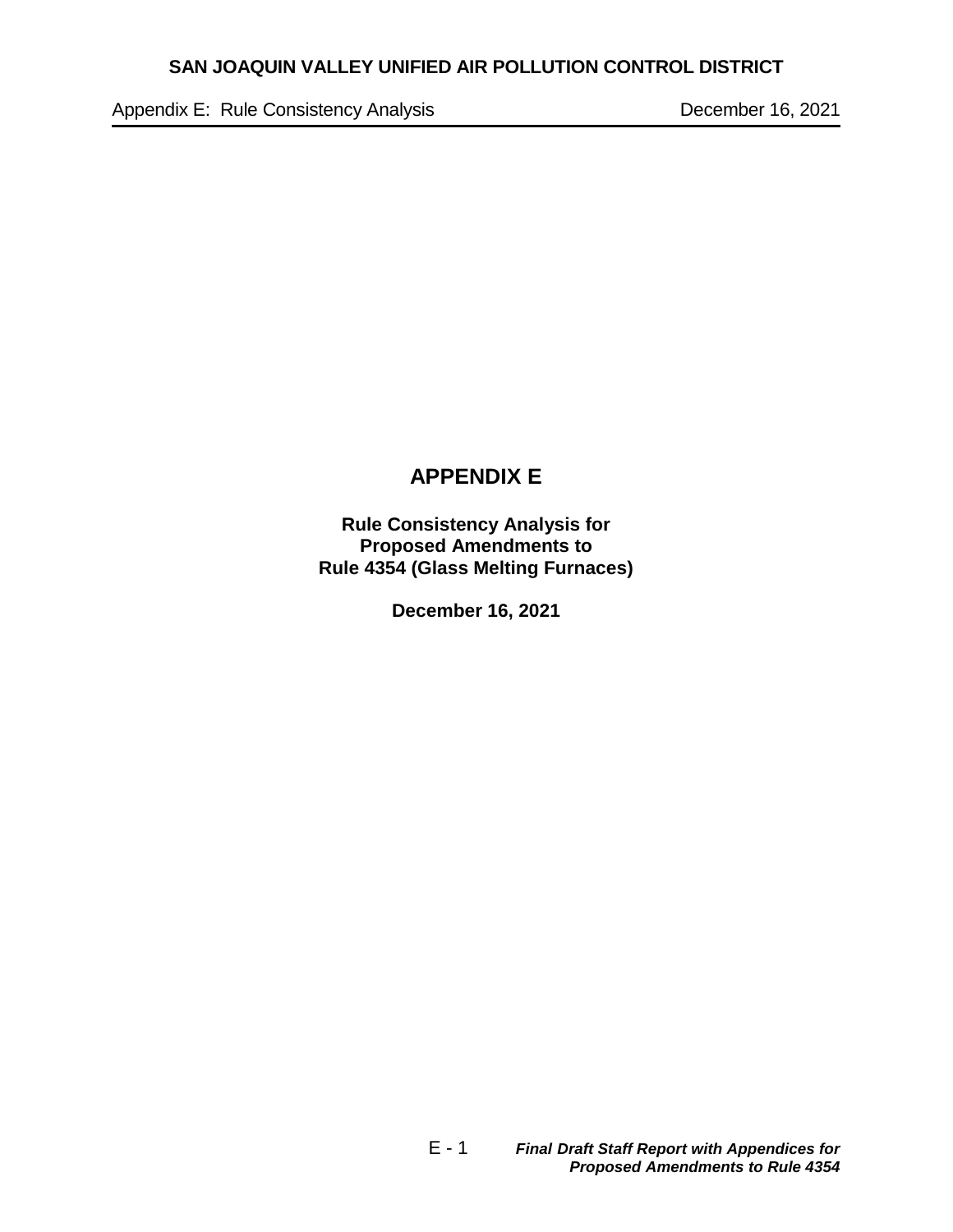Appendix E: Rule Consistency Analysis **December 16, 2021** 

This page intentionally blank.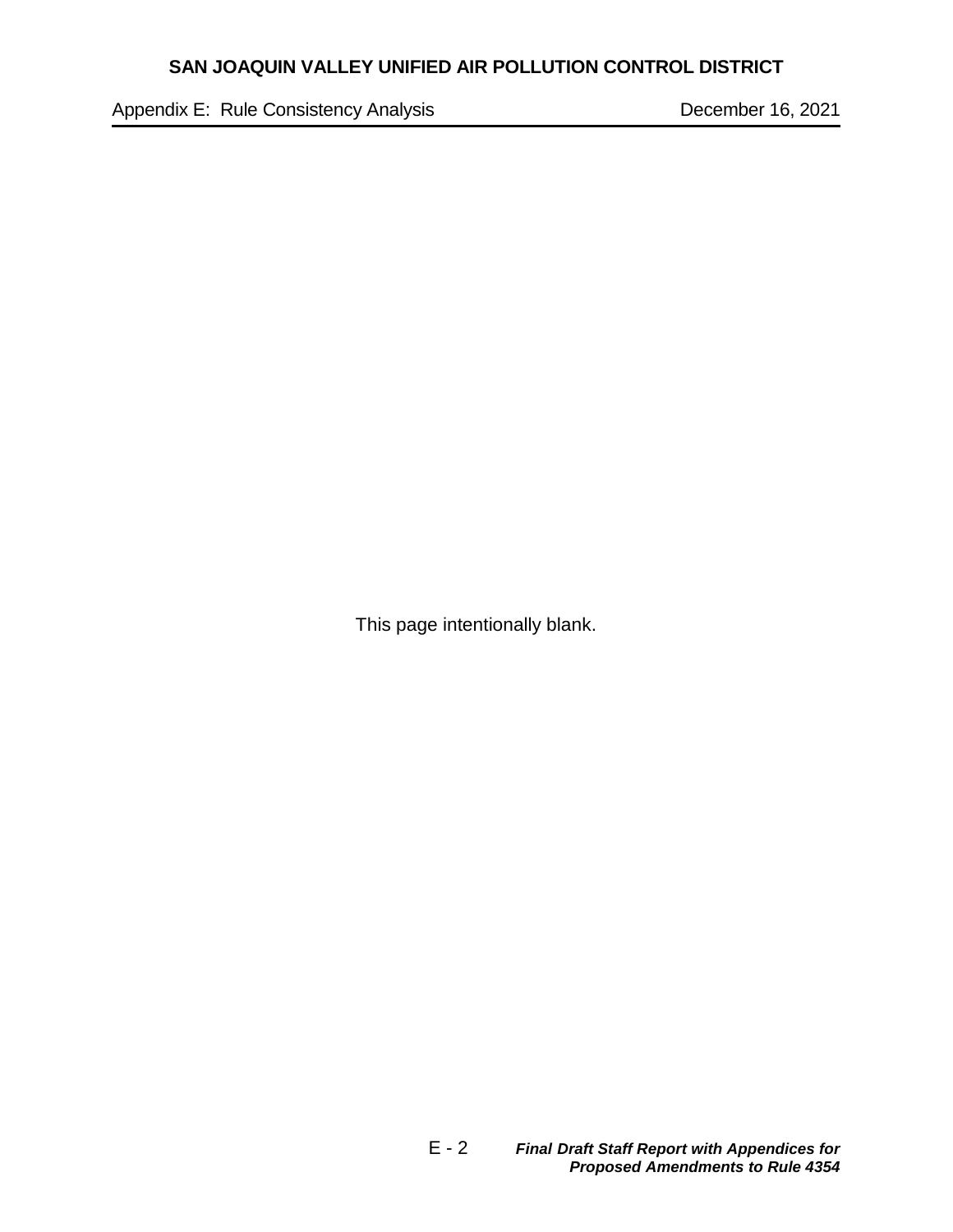## **Rule Consistency Analysis for Proposed Amendments to Rule 4354 (Glass Melting Furnaces)**

## **I. REQUIREMENTS OF ANALYSIS**

Pursuant to Section 40727.2 of the California Health and Safety Code, prior to adopting, amending, or repealing a rule or regulation, the District is required to perform a written analysis that identifies and compares the air pollution control elements of the rule or regulation with corresponding elements of existing or proposed District and United States Environmental Protection Agency (EPA) rules, regulations, and guidelines that apply to the same source category. The rule elements analyzed are emission limits or control efficiency, operating parameters and work practices, monitoring and testing, and recordkeeping and reporting requirements.

## **II. RULE CONSISTENCY ANALYSIS**

## **A. District Rules**

Glass melting furnaces could be subject to other District rules including:

- Rule 2010 (Permits Required),
- Rule 2201 (New and Modified Stationary Source Review Rule),
- Rule 4101 (Visible Emissions),
- Rule 4102 (Nuisance),
- Rule 4201 (Particulate Matter Concentration),
- Rule 4202 (Particulate Matter Emission Rate),
- Rule 4301 (Fuel Burning Equipment), and
- Rule 4801 (Sulfur Compounds)

The above-listed rules are not in conflict nor are they inconsistent with the requirements of Proposed Rule 4354.

#### **B. Federal EPA Rules and Regulations**

*1. Federal Control Techniques Guideline (CTG)*

Beginning in 1975, EPA staff has issued more than 35 CTGs covering a variety of VOC sources. None of the CTGs cover glass melting furnaces, therefore, the proposed rule is not in conflict with nor inconsistent with a federal CTG for this source category.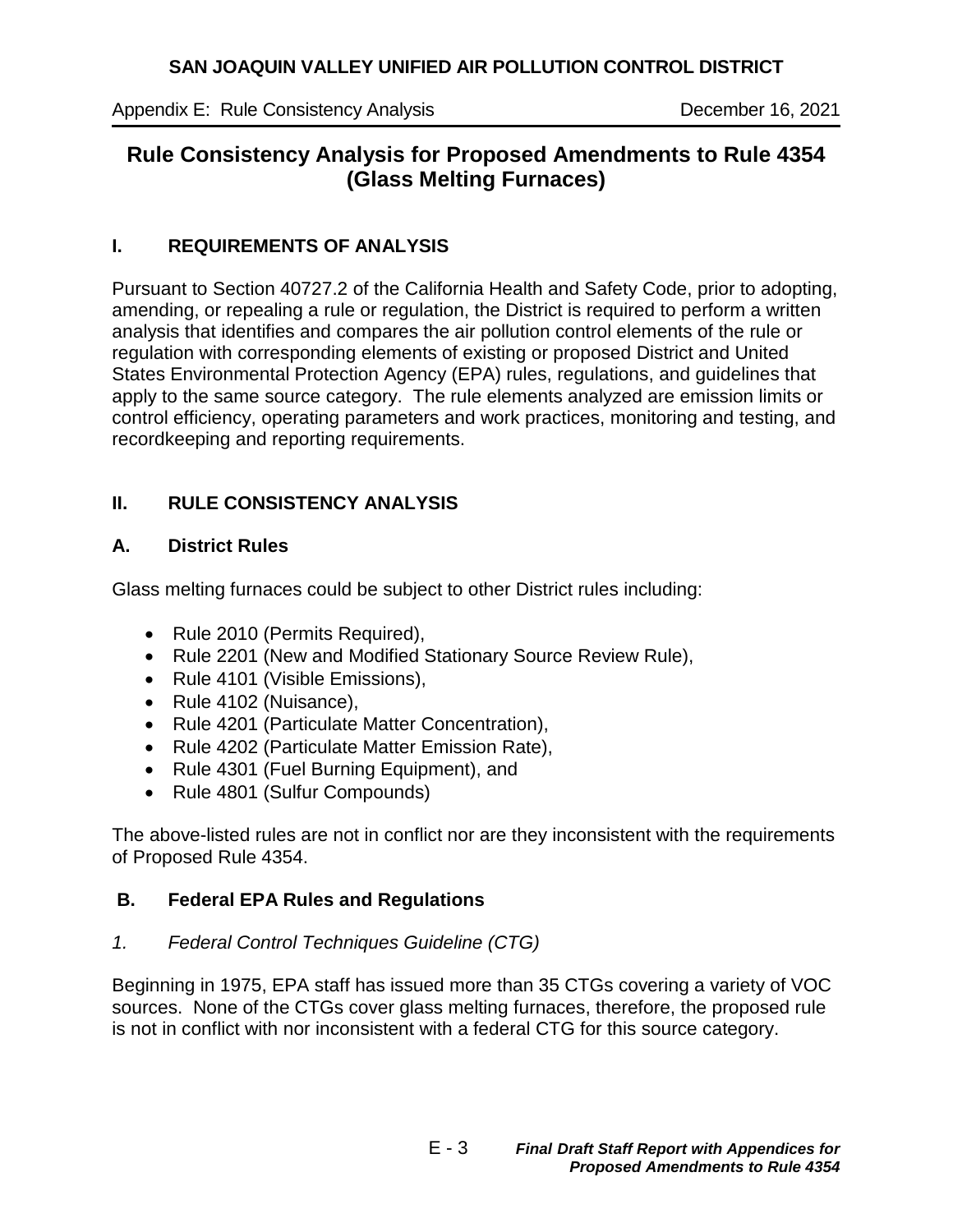Appendix E: Rule Consistency Analysis **December 16, 2021** 

## *2. EPA Alternative Control Techniques (ACT) Document*

EPA-453/R-94-037 (ACT Document –  $N_{\text{Ox}}$  Emissions from Glass Manufacturing)

This document outlines the available control techniques for three types of glass melting furnaces – container glass, flat glass and pressed-and-blown glass. The document does not contain specific  $NO<sub>X</sub>$  emission limit requirements. However, it does discuss various control technologies that are feasible for glass furnaces and their estimated percent  $NO<sub>X</sub>$  reductions from uncontrolled emission levels. Upon review of control technologies discussed in this document, none were found that would bring the NOx emissions from the glass furnaces operating within the District to levels lower than what is already being proposed with this rule amendment.

*3. Federal New Source Performance Standards (NSPS)*

40 CFR 60 Subpart CC (Standard of Performance for Glass Manufacturing Plants) 40 CFR 60 Subpart PPP (Standards of Performance for Wool Fiberglass Insulation Plants)

These NSPSs establish requirements and emission limits for the control of particulate matter. As such, they do not prescribe standards for NOx, SOx, CO, or VOC for this source category. Therefore, the District rule provisions for NOx, SOx, CO, and VOC emissions are more stringent than the federal NSPS requirements of these subparts.

The District evaluated both NSPSs with respect to PM for emission limits, monitoring and testing, and recordkeeping and reporting requirements. No requirements were found in either of the subparts that were more stringent than those already in the proposed amended version of Rule 4354.

- *4. National Emission Standards for Hazardous Air Pollutants (NESHAPs) and Maximum Achievable Control Technologies (MACTs)*
- 40 CFR 61 Subpart N (National Emission Standard for Inorganic Arsenic Emissions from Glass Manufacturing Plants)

This NESHAP specifically targets inorganic arsenic emissions. As such, it does not prescribe any standards for NOx, SOx, PM10, CO, or VOC for this source category. Therefore, the proposed Rule 4354 provisions for NOx, SOx, PM10, CO, and VOC emissions are more stringent than the federal NESHAP requirements of this subpart.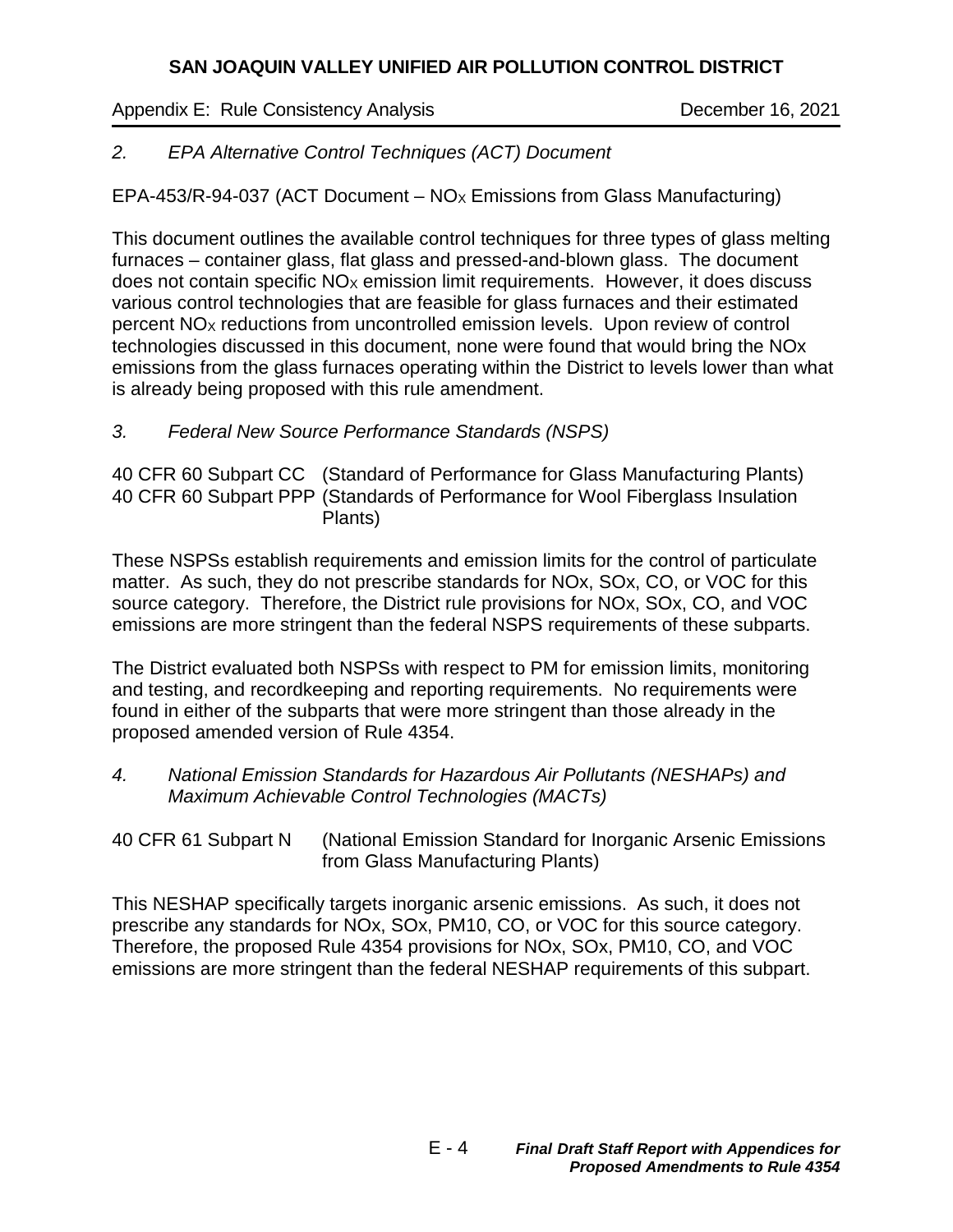Appendix E: Rule Consistency Analysis **December 16, 2021** 

40 CFR 63 Subpart NN (National Emission Standards for Hazardous Air Pollutants for Wool Fiberglass Manufacturing at Area Sources)

This MACTs only regulates chromium compound emissions. As such, it does not regulate NOx, SOx, PM10, CO, or VOC for this source category. Therefore, the proposed Rule 4354 requirements for NOx, SOx, PM10, CO, and VOC emissions are more stringent than the federal NESHAP requirements of this subpart.

40 CFR 63 Subpart NNN (National Emission Standards for Hazardous Air Pollutants for Wool Fiberglass Manufacturing Plants) 40 CFR 63 Subpart SSSSSS (National Emission Standards for Hazardous Air Pollutants for Glass Manufacturing Area Sources).

The portions of these MACTs that apply to the glass melting furnaces are particulate emission limits and subsequent recordkeeping. As such, they do not regulate NOx, SOx, CO, or VOC for this source category. Therefore, the proposed Rule 4354 requirements for NOx, SOx, CO, and VOC emissions are more stringent than the federal MACT requirements of these subparts.

The District evaluated both NSPSs with respect to PM for emission limits, monitoring and testing, and recordkeeping and reporting requirements. No requirements were found in either of these subparts that were more stringent than those already in the proposed amended version of Rule 4354.

#### **III. CONCLUSION**

Based on the above analysis, District staff concludes that the proposed amendments to Rule 4354 would not conflict with any District or federal rules, regulations, or policies covering similar stationary sources.